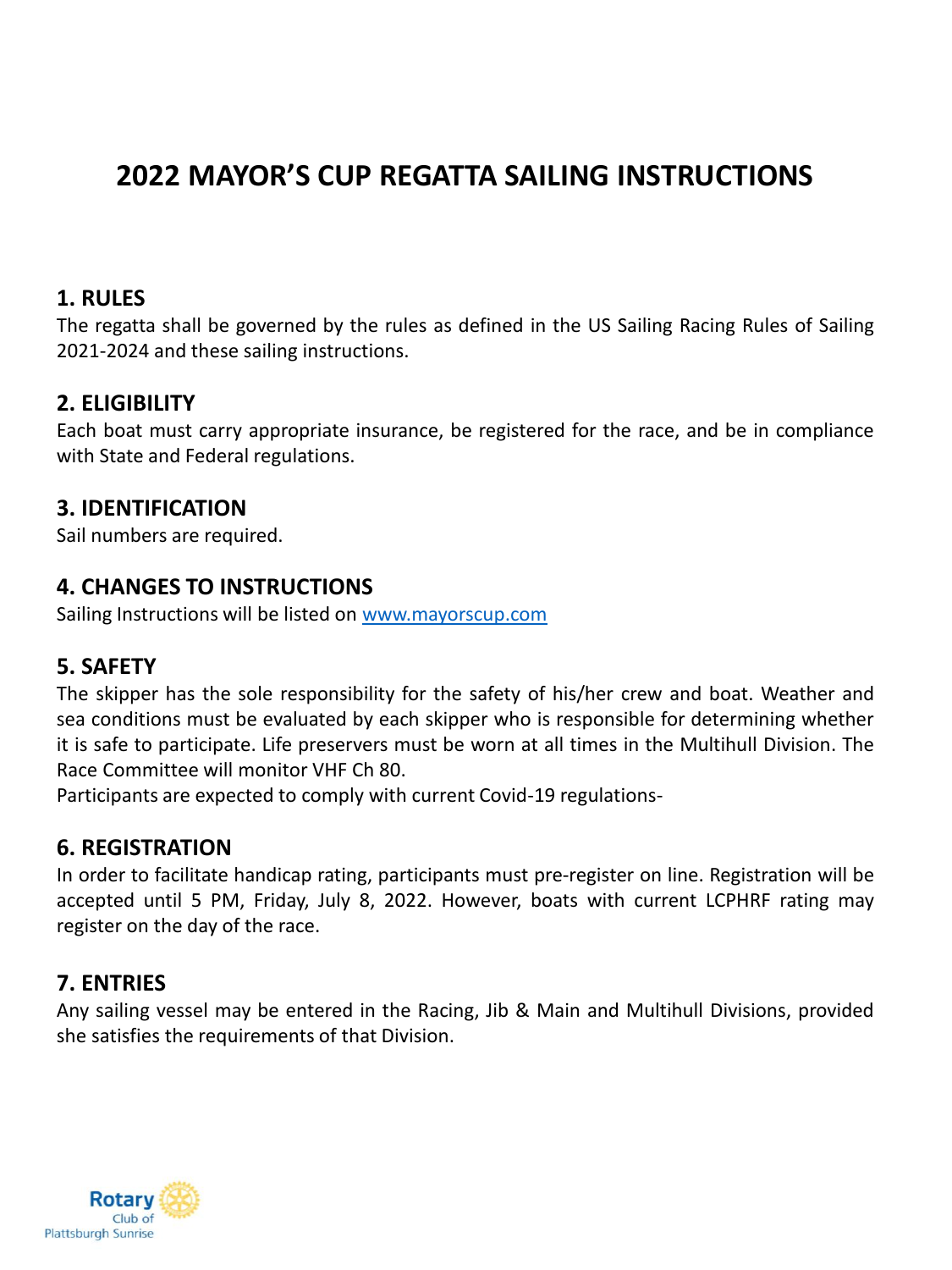#### **RACING DIVISION**

Any monohull vessel rated by or capable of being rated by LCPHRF is eligible to participate in this division.

| <b>RACING DIVISION</b> | <b>PHRF RATING</b> |
|------------------------|--------------------|
|                        | Less than 93       |
|                        | 93-126             |
|                        | Above 126          |

#### **CRUISING DIVISION**

Any monohull vessel rated by or capable of being rated by LCPHRF is eligible to participate in this division. They are permitted to race using only the headsail allowed within the boat's PHRF Rating.

This disallows spinnakers, bloopers, flashers or other specialty sails.

| <b>JIB &amp; MAIN DIVISION</b> | <b>PHRF RATING</b> |
|--------------------------------|--------------------|
|                                | Less than 159      |
|                                | 159 and above      |

\* The number of classes and class splits may be changed in order to obtain optimal class sizes.

#### **PORTSMOUTH MULTIHULL DIVISION**

Multihull boats capable of being rated by the Portsmouth system are eligible to participate in this division. The class flag is Code Flag F. There will be 1 class. LIFE JACKETS MUST BE WORN

### **8. SCHEDULE**

There will be no skipper's meeting. The Race Committee Boat, flying the Race Committee Flag, will leave the Plattsburgh Boat Basin at approximately 0815AM and head for the starting area. There will be 1 race for all Divisions. The starting sequence will begin at 10AM. There will be separate starts for the Portsmouth Multihull, Racing and Cruising Divisions.

Races will be started in accordance with the 2021-2024 Racing Rules of Sailing, Rule 26. The class flag for each class will be hoisted 5 minutes prior to the start for the class. The preparatory flag (Code Flag P) will be hoisted 4 minutes prior to the start for the class. The preparatory flag will be removed one minute prior to the start for the class. The class flag will be removed at the start.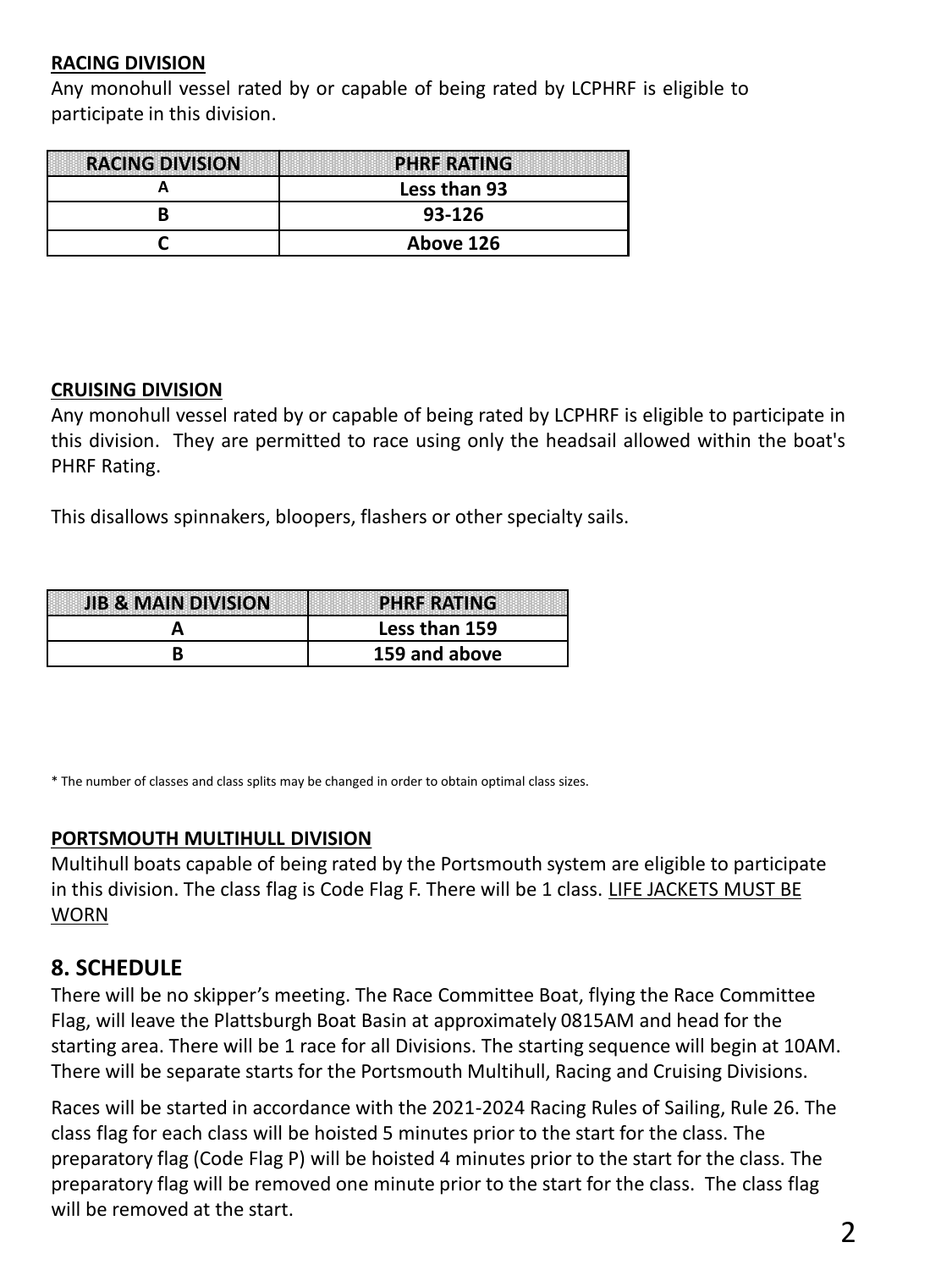# **11. CHECK-IN**

All participating boats shall sail by the Race Committee Boat prior to the start, on starboard tack, hailing: name of boat, sail number and class

# **12. STARTING AREA**

The starting area is defined as a rectangular box whose length extends 150 feet beyond each end of the start line and whose width is 150 feet above and below the starting line and its extensions. Boats entering the starting area before their class sequence has been signaled may be disqualified for failing to keep clear.

# **13. INDIVIDUAL RECALLS**

Boats crossing the line prior to the start must return to start properly. An attempt will be made by the Race Committee to notify premature starters by hailing the early-start vessel's sail number while displaying Code Flag X and sounding one horn.

### **14. GENERAL RECALL**

General recalls will be signaled by displaying Code Flag "First Repeater" and two horns. The next signal will be preparatory for the division recalled. The starts for the succeeding division will be postponed accordingly.

### **15. TIME LIMIT**

Boats must finish before 4 PM in order to be scored.

### **16. PROTESTS**

A Protest shall be indicated at the time of infraction by notification of the other boat and prominently displaying the protest flag (Code Flag B), or as a minimum, a piece of red cloth not less than 20 square inches nor less than two inches on the smallest side. However, if at the time of this alleged infraction, the protested boat executes a 720 $^{\circ}$  turn, the penalty for the infraction will be considered fulfilled. The Race Committee reserves the right to add additional penalties for gross infringements of the rules. Upon finishing, when the  $720^\circ$  option has not been used, or a gross infringement has occurred, the protesting boat will notify the Race Committee Boat immediately upon finishing of the name and sail number of the vessel protested. Protests shall be written on a protest form and delivered to the Committee Boat within 30 minutes after the finish of the protesting boat. The Protest Committee will hear protests as soon as possible. The Protest Committee reserves the right to wait no longer than 5 minutes before starting the hearing in the absence of the protestor and or protestee.

# **17. COURSES**

Marks will be yellow shapes. The first leg will be to windward. Actual legs of course may vary in length, according to wind and water conditions. All marks may not have been set at the time of the start. The Start/Finish line will be located in the race course, between the windward mark and the leeward mark. The Committee Boat may have a buoy or a tender attached to its stern. The buoy or tender are parts of the mark. **After the start, no boat shall cross the Start/Finish line except when finishing. A boat failing to observe this rule will be disqualified.** When not starting or finishing, you must pass on either side of the Start/Finish line.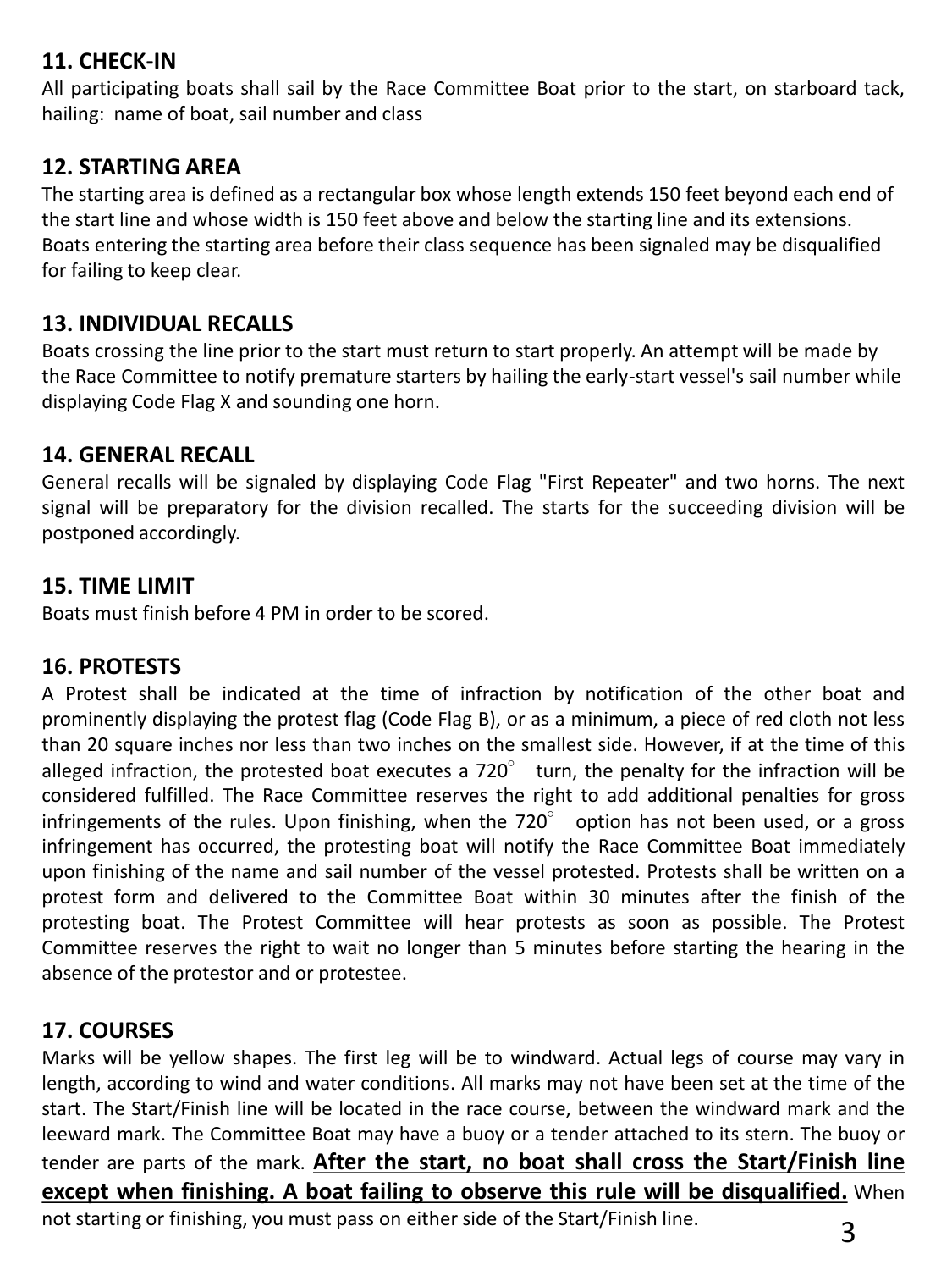# **STARTING SEQUENCE (10AM):**

| <b>Time</b> | Event          | <b>Division</b>                               | <b>Starting Flag</b>         | Sound        |
|-------------|----------------|-----------------------------------------------|------------------------------|--------------|
| 00:00       | <b>Warning</b> | <b>Multihull</b>                              | Code Flag F up               | 1 sound      |
| 00:01       | Preparatory    | <b>Multihull</b>                              | Code Flag P up               | 1 sound      |
| 00:04       | One-minute     | <b>Multihull</b>                              | Code Flag P down             | 1 long sound |
| 00:05       | <b>Start</b>   | <b>Multihull</b>                              | <b>Code Flag F down</b>      | 1 sound      |
|             |                |                                               |                              |              |
| 10:10       | <b>Warning</b> | <b>Division</b><br>Racing<br>all<br>classes   | <b>Class Flag Green up</b>   | 1 sound      |
| 00:11       | Preparatory    | <b>Division</b><br>all<br>Racing<br>classes   | Code Flag P up               | 1 sound      |
| 00:14       | One-minute     | <b>Division</b><br>Racing<br>all<br>classes   | <b>Code Flag P down</b>      | 1 long sound |
| 00:15       | <b>Start</b>   | <b>Division</b><br>all<br>Racing<br>classes   | <b>Class Flag Green down</b> | 1 sound      |
| 00:20       | <b>Warning</b> | Jib & Main Division all<br>classes            | <b>Class Flag White up</b>   | 1 sound      |
| 00:21       | Preparatory    | Jib & Main Division all<br>classes            | Code Flag P up               | 1 sound      |
| 00:24       | One-minute     | Jib & Main Division all<br>classes            | Code Flag P down             | 1 long sound |
| 00:25       | <b>Start</b>   | <b>Jib &amp; Main Division all</b><br>classes | <b>Class Flag White down</b> | 1 sound      |

### **9. POSTPONEMENTS**

Postponements will be signaled by Code Flag AP and two horns. The Code Flag AP shall be lowered and one gun/horn fired one minute prior to the next signal.

### **10. ABANDONMENT**

Abandonment will be signalled by Code Flag N. When flown individually, it indicates abandonment for all classes. When flown with Class Flag(s) indicates cancellation of the indicated Class(es) only.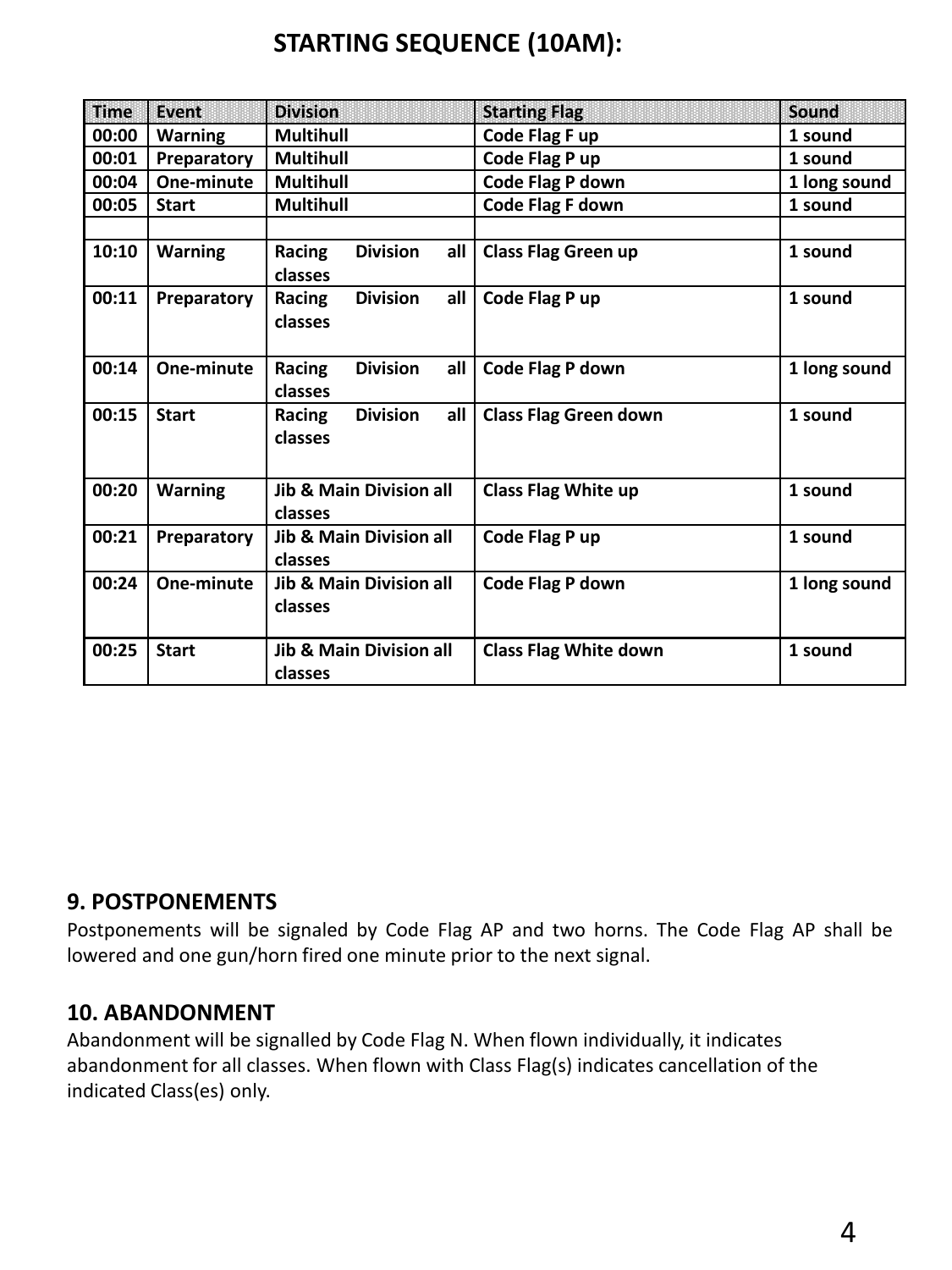# **RACING DIVISION COURSE: RACING DIVISION COURSE**

|             | Start: Between Race Committee Boat and Start/Finish mark |
|-------------|----------------------------------------------------------|
| 1st Mark:   | Mark W to port                                           |
| 2nd Mark:   | Mark G to port                                           |
| 3rd Mark    | Mark L to port                                           |
| 4th Mark:   | Mark W to port                                           |
| 5th Mark    | Mark L to port                                           |
| 6th Mark:   | Mark W to port                                           |
| $7th$ Mark: | Mark L to port                                           |

 **Finish: Between Race Committee Boat and Start/Finish mark**



**The marks will be yellow Except when starting or finishing do not cross the Start/Finish line.**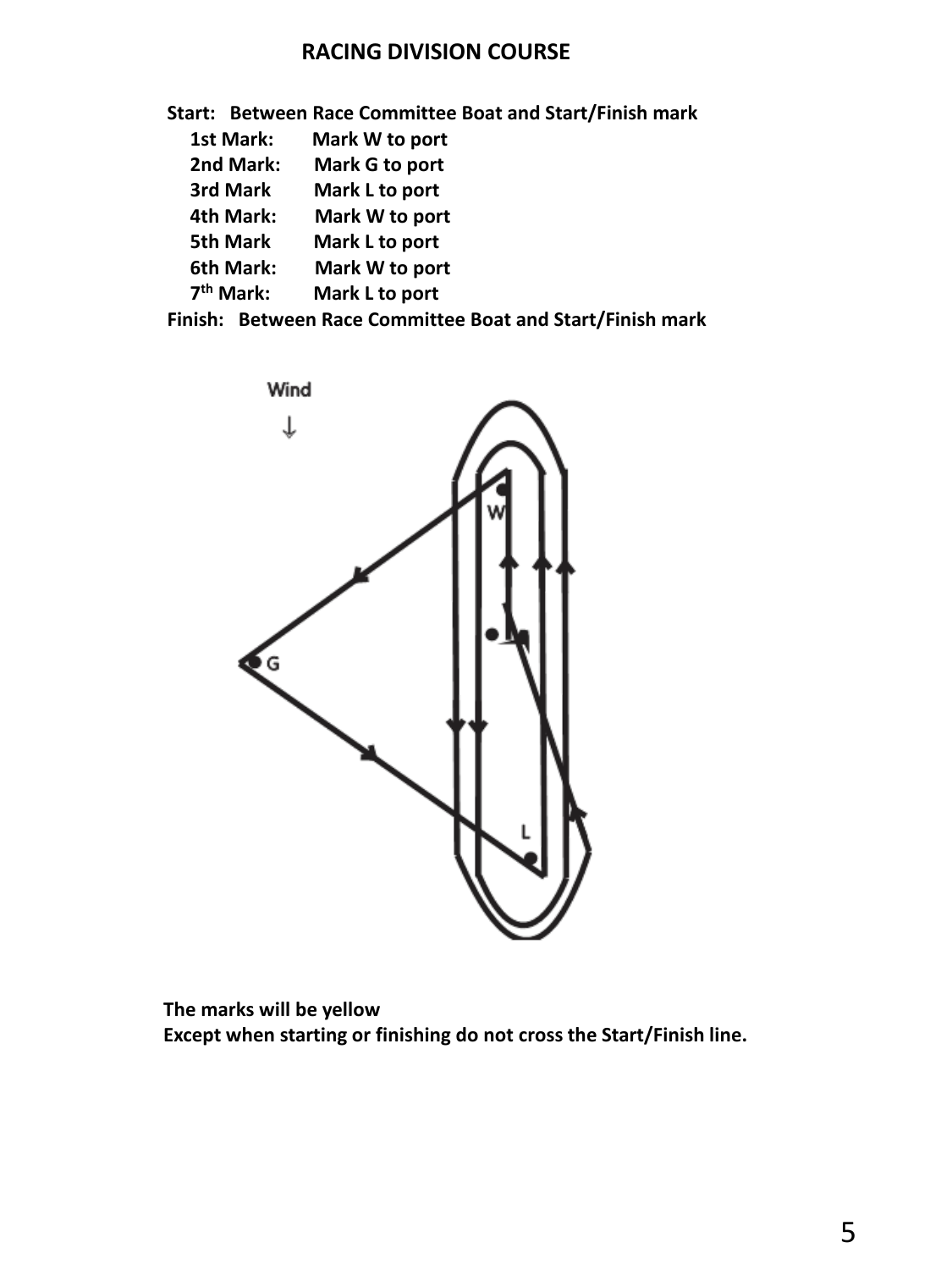# **MULTIHULL DIVISION COURSE MULTIHULL DIVISION COURSE**

**Start: Between Race Committee Boat and Start/Finish mark**

| 1st Mark: | Mark W to port                                      |
|-----------|-----------------------------------------------------|
| 2nd Mark: | Mark G to port                                      |
| 3rd Mark: | Mark L to port                                      |
| 4th Mark: | <b>Mark W to Port</b>                               |
| 5th Mark: | <b>Mark G to Port</b>                               |
| 6th Mark: | <b>Mark L to Port</b>                               |
| Finish:   | <b>Between Race Committee and Start/Finish Mark</b> |

Wind

**The marks will be yellow. Except when starting or finishing do not cross the Start/Finish line.**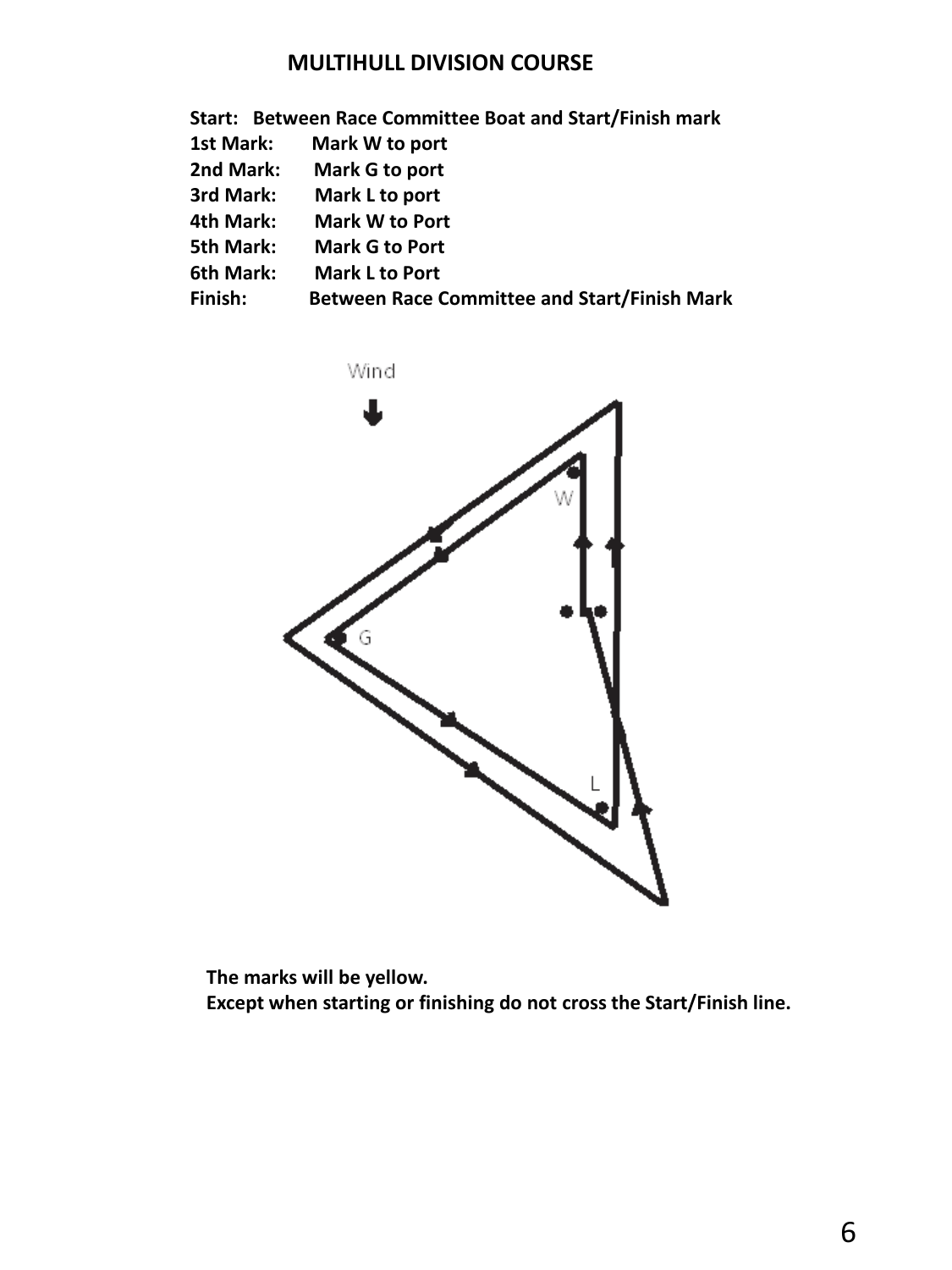# **CRUISING DIVISION COURSE JIB & MAIN DIVISION COURSE**

|           | Start: Between Race Committee Boat and Start/Finish mark |
|-----------|----------------------------------------------------------|
| 1st Mark: | Mark W to port                                           |
| 2nd Mark: | Mark G to port                                           |
| 3rd Mark: | Mark L to port                                           |
| 4th Mark: | Mark W to port                                           |
| 5th Mark: | Mark G to port                                           |
| 6th Mark: | Mark L to port                                           |
| Finish:   | <b>Between Race Committee Boat and Start/Finish Mark</b> |
|           |                                                          |



**The marks will be yellow. Except when starting or finishing do not cross the Start/Finish line.**